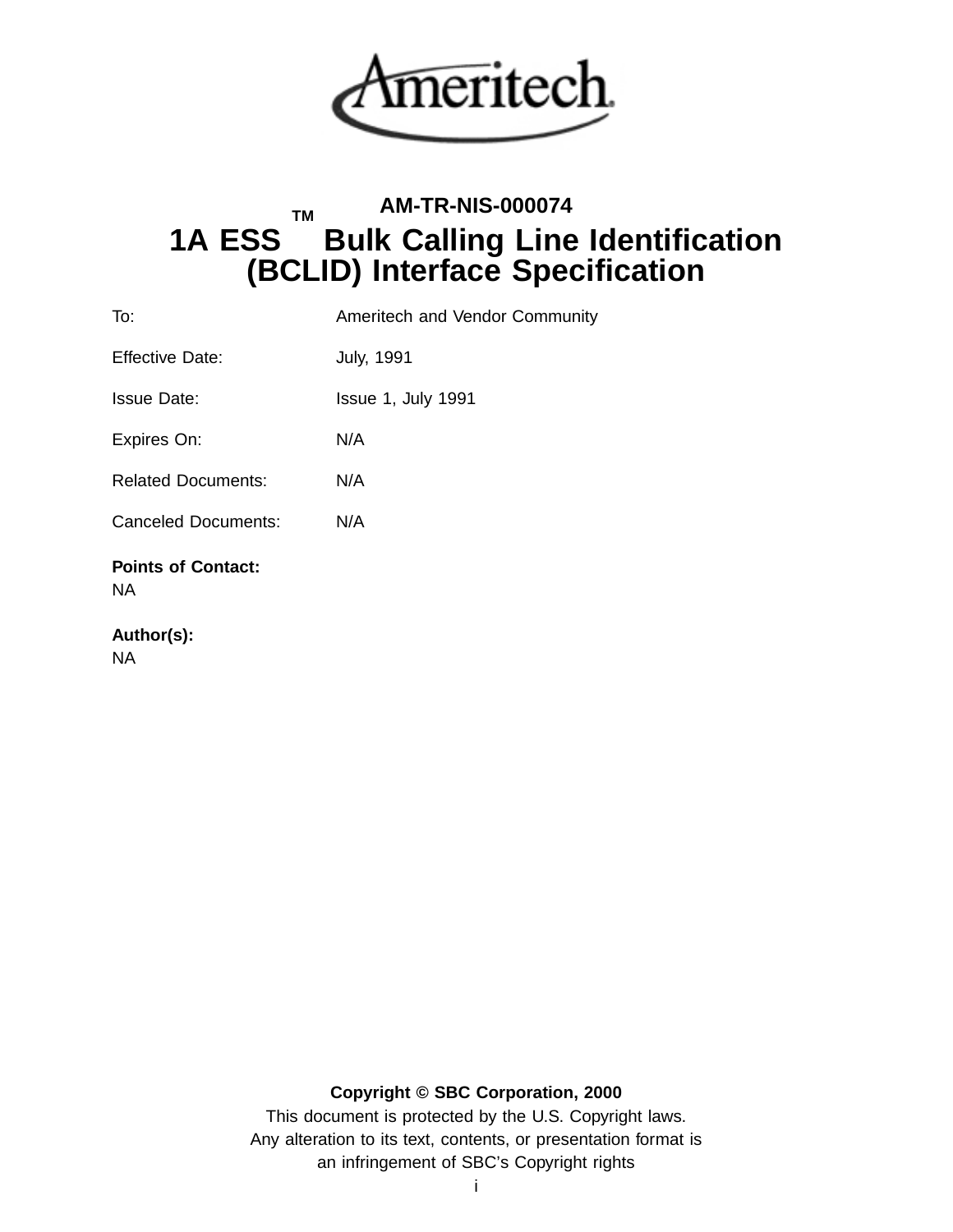## **Table of Contents**

| 1 <sub>1</sub> |      | <b>INTRODUCTION</b>                                                                              | 3              |
|----------------|------|--------------------------------------------------------------------------------------------------|----------------|
|                | 1.1. | General                                                                                          | 3              |
| 2.             |      | <b>TM</b><br>1A ESS BULK CALLING LINE IDENTIFICATION (BCLID) INTERFACE - DE-<br><b>SCRIPTION</b> | 3              |
|                | 2.1. | Purpose                                                                                          | 3              |
|                | 2.2. | Capabilities                                                                                     | 3              |
|                | 2.3. | Limitations                                                                                      | $\overline{4}$ |
| 3.             |      | тм<br>1A ESS BCLID INTERFACE                                                                     | $\overline{4}$ |
|                | 3.1. | Physical Interface                                                                               | $\overline{4}$ |
|                | 3.2. | <b>Message Protocols</b>                                                                         | 5              |
|                | 3.3. | <b>Other Considerations</b>                                                                      | $\overline{7}$ |
| 4.             |      | <b>REFERENCES</b>                                                                                | 7              |

## **Copyright © SBC Service, Inc. 2000**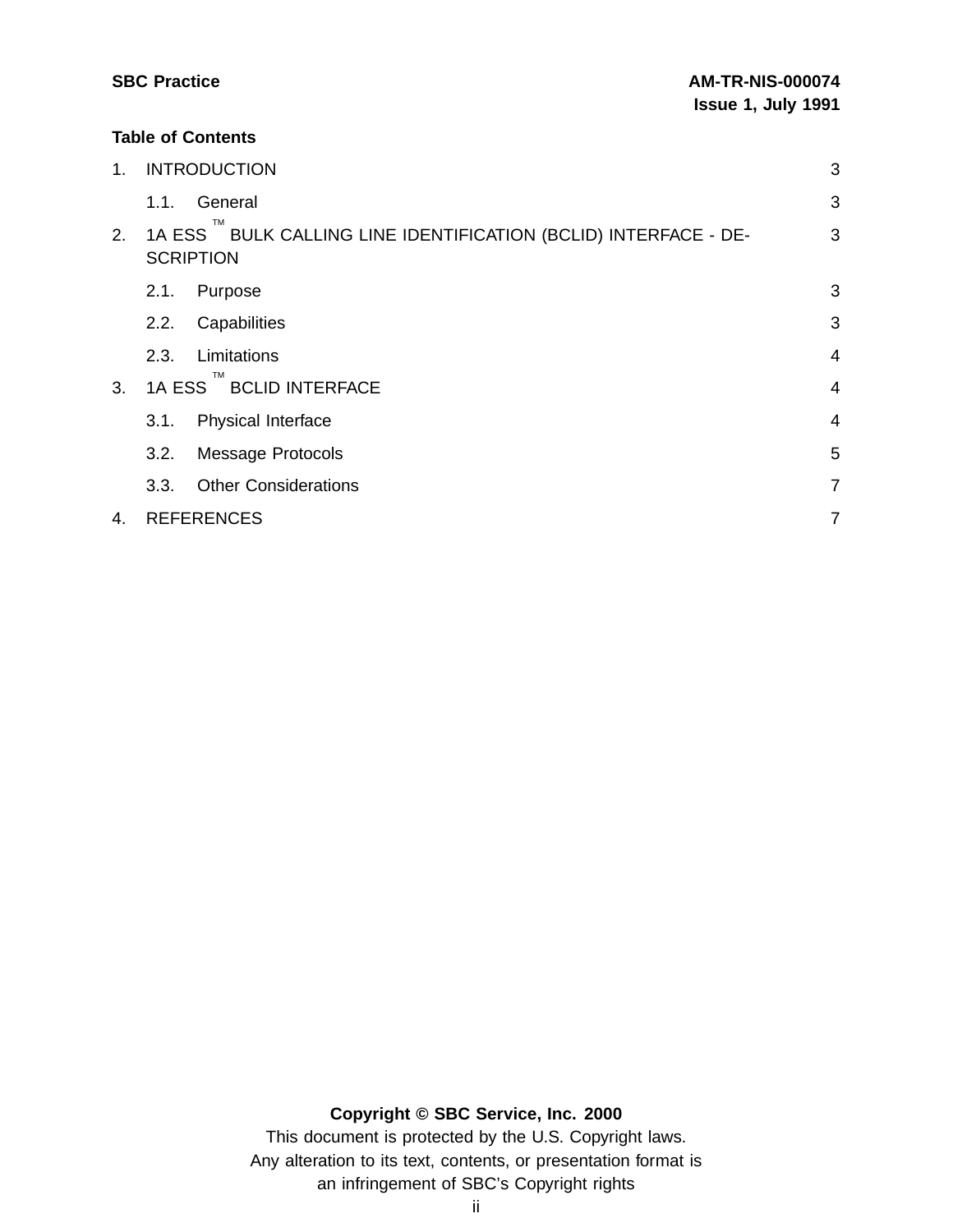## **TECHNICAL REFERENCE NOTICE**

This Technical Reference is published by Ameritech to provide a technical view of the 1A ESS Bulk Calling Line Identification (BCLID) Interface Specification. If provides interface specifications and operating requirements as a guide for system users and vendors.

Ameritech reserves the right to revise this document for any reason, including but not limited to conformity with standards promulgated by various agencies, utilization of advances in the state of the technical areas, or the reflection of changes in the design of any equipment, techniques or procedures described or referred to herein.

**AMERITECH MAKES NO REPRESENTATION OR WARRANTY, EXPRESS OR IMPLIED, WITH RESPECT TO THE SUFFICIENCY, ACCURACY, OR UTILITY OF ANY INFORMATION OR OPINION CONTAINED HEREIN. AMERITECH EXPRESSLY ADVISES THAT ANY USE OF OR RELIANCE UPON THIS TECHNICAL REFERENCE IS AT THE RISK OF THE USER AND THAT AMERITECH SHALL NOT BE LIABLE FOR ANY DAMAGE OR INJURY IN-CURRED BY ANY PERSON ARISING OUT OF THE SUFFICIENCY, ACCURACY, OR UTILITY OF ANY INFORMATION OR OPINION CONTAINED HEREIN.**

This document is not to be construed as a suggestion to any manufacturer to modify or change any of its products, nor does this document represent any commitment by Ameritech or any Ameritech operating company (AOC), to purchase any product, whether or not it provides the described characteristics.

Ameritech does not recommend products, and nothing contained herein is intended as a recommendation of any product to anyone.

Nothing contained herein shall be construed as conferring by implication, estoppel, or otherwise any license or right under any patent, whether or not the use of any information herein necessarily employs an invention of any existing or later issued patent.

Ameritech reserves the right not to offer any or all of these services and to withdraw any or all of them at any future time.

Document may be ordered from Ameritech by contacting the Document Order Center at (847) 248-4324.

### **Copyright © SBC Service, Inc. 2000**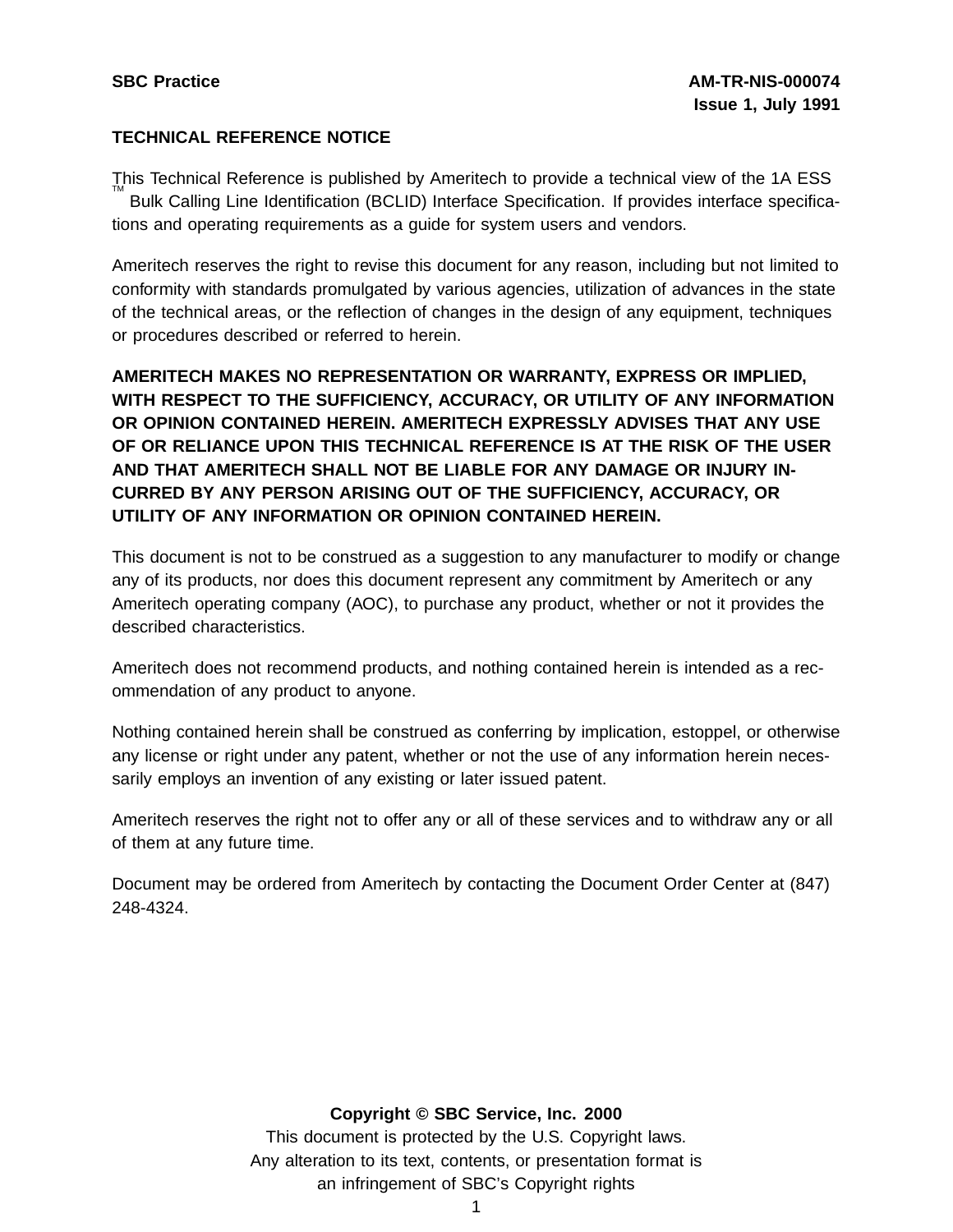## **Copyright © SBC Service, Inc. 2000**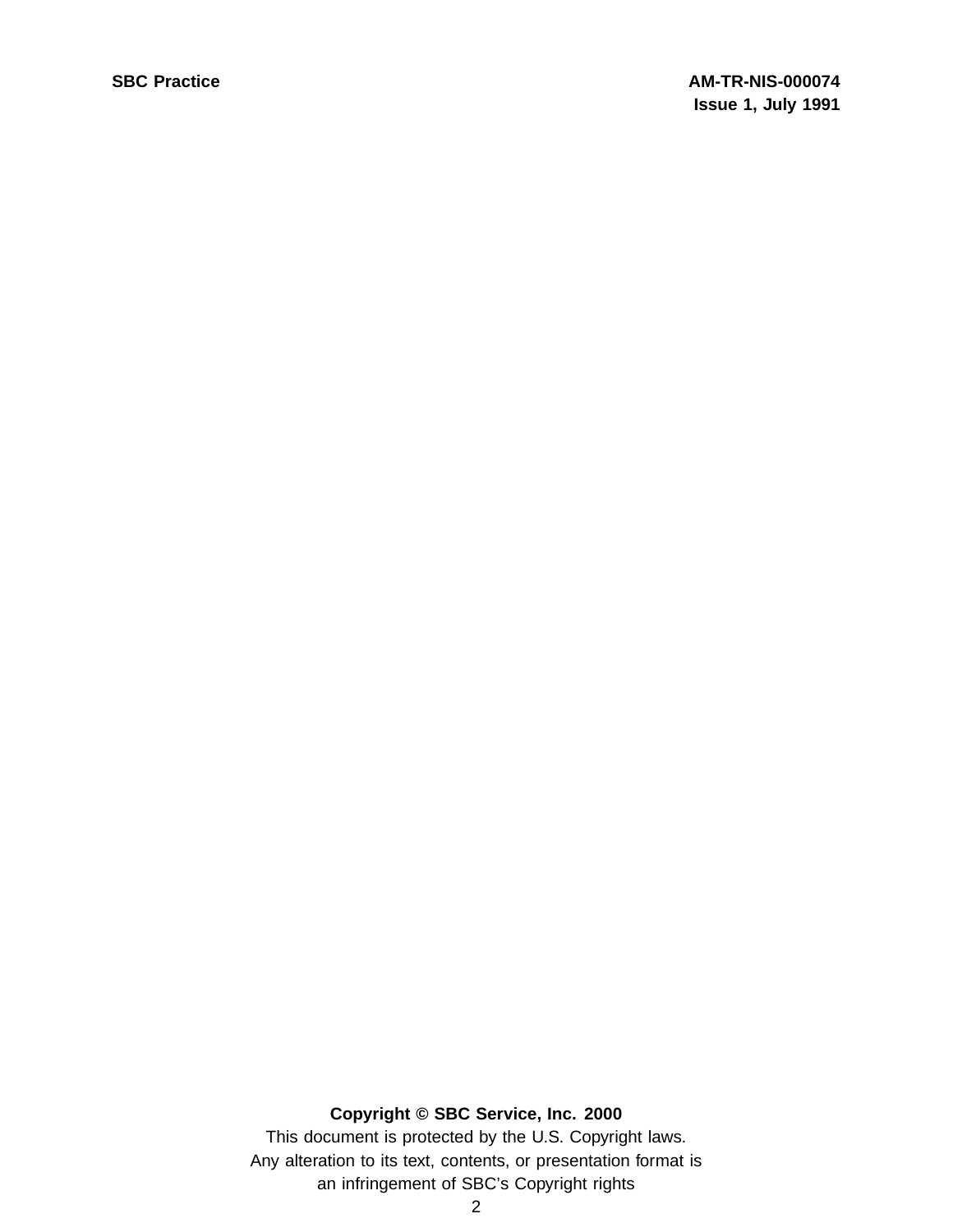## **1. INTRODUCTION**

## **1.1. General**

This document describes the technical interface specification for the 1A ESS  $^{\text{m}}$  (1A ESS is a Trademark of AT&T Network Systems, Inc.) Bulk Calling Line Identification Interface, hereafter called 1A ESS TM BCLID Interface, in selected Ameritech Operating Companies (AOC's) using selected 1A ESS Switches.

## **2. 1A ESS TM BULK CALLING LINE IDENTIFICATION (BCLID) INTERFACE - DESCRIP-TION**

## **2.1. Purpose**

The 1A ESS  $^{\mathbb{M}}$  Bulk Calling Line Identification (BCLID) Interface is one of the AOC's planned offerings of calling telephone number service. 1A ESS BCLID Interface differs from the other offerings in that it provides incoming telephone call (calling telephone number) information over a separate dedicated facility to a customer's premise equipment.

## **2.2. Capabilities**

The 1A ESS  $^{\mathbb{M}}$  Bulk Calling Line Identification (BCLID) Interface allows delivery of calling and called telephone number information over a Dedicated Network Access Line (DNAL) separate from the terminating voice paths. This could be used, as an example, in conjunction with Direct Inward Dialing (DID) service to a Private Branch Exchange (PBX). The feature is described as "bulk" in that the dedicated data link delivers the calling and called telephone number information for all incoming calls terminating to a particular customer.

During (within 0.5 seconds) the ringing phৣase, the output message containing BCLID data is sent over a customer dedicated 1A ESS output channel over the dedicated facility for the customer. The customer's equipment receives the following incoming telephone call information over the DNAL:

- BCLID Identifier (To identify the particular BCLID customer)
- Time of the Incoming Call
- <sup>7</sup> Digit Called Telephone Number
- <sup>10</sup> Digit Calling Telephone Number, or Out of Area Indicator, or Private indicator when appropriate

## **Copyright © SBC Service, Inc. 2000**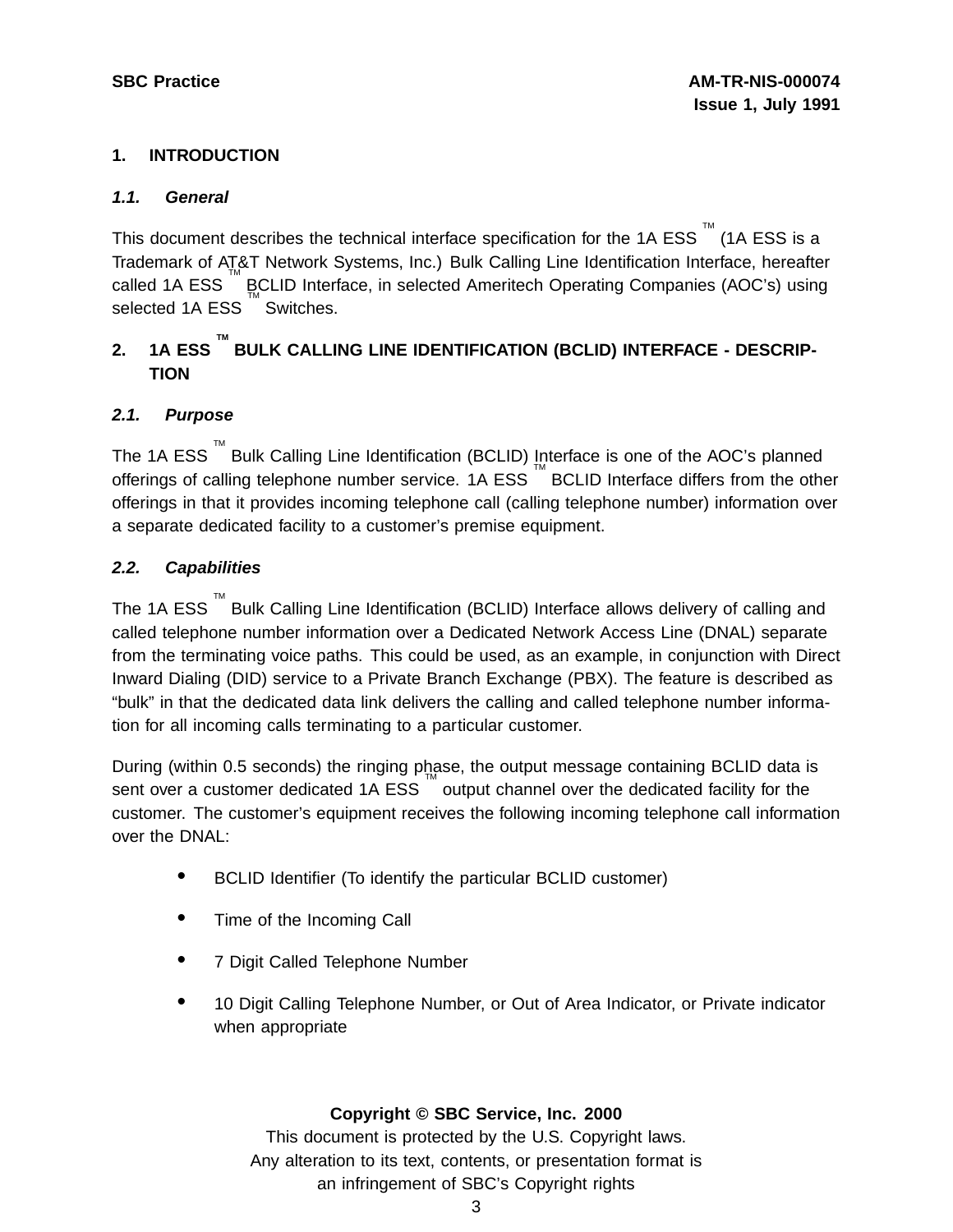• Incoming Telephone Number Uniqueness Indicator (Indicates if the calling telephone number is part of a larger group of lines or numbers, such as a Multi Line Hunting Group)

## **2.3. Limitations**

The 1A ESS  $^{\mathbb{M}}$  BCLID Interface will only be available in selected locations in AOC territory. The AOC availability will be based upon the technical availability of the 1A ESS ™ BCLID Interface, and the market needs of Ameritech's customers.

The 1A ESS  $^{\mathbb{M}}$  BCLID Interface requires that Customer Premises Equipment (CPE) conform to specific electrical and protocol specifications covered in this document. In addition, Ameritech may make changes in its facilities, equipment, operations or procedures. Should this occur, this technical reference will be reissued, or another reference will be issued in advance to allow manufacturers to accommodate the changes in their design.

# **3. 1A ESS TM BCLID INTERFACE**

## **3.1. Physical Interface**

The Physical Network Interface (NI) is the point of connection between the facilities of the AOC central office based equipment and the equipment provided by the customer. 1A ESS  $^{\mathbb{M}}$  BCLID Interface makes use of a Dedicated Network Access Line (DNAL) connected to a customer supplies asynchronous 1200 baud modem. This DNAL consists of a 4-wire 3002 data channel.

An asynchronous serial data transmission protocol is used on the DNAL. Each word of the message consists of a start bit (space), a 7-bit standard ASCII character, an even parity bit, and a stop bit (mark). Start and stop bits have the same duration as data bits. Within each word, the bits are sent in order of increasing significance, where bit 0 is the least significant.

Interconnection to the CPE is via standard outside plant cable, tip and ring connections. Refer to PUB41212<sup>1</sup> or PUB41214<sup>2</sup> for details on this type of connection.

Figure 1 shows typical interconnections needed to implement the 1A ESS  $^{\mathbb{M}}$  BCLID Interface.

### **Copyright © SBC Service, Inc. 2000**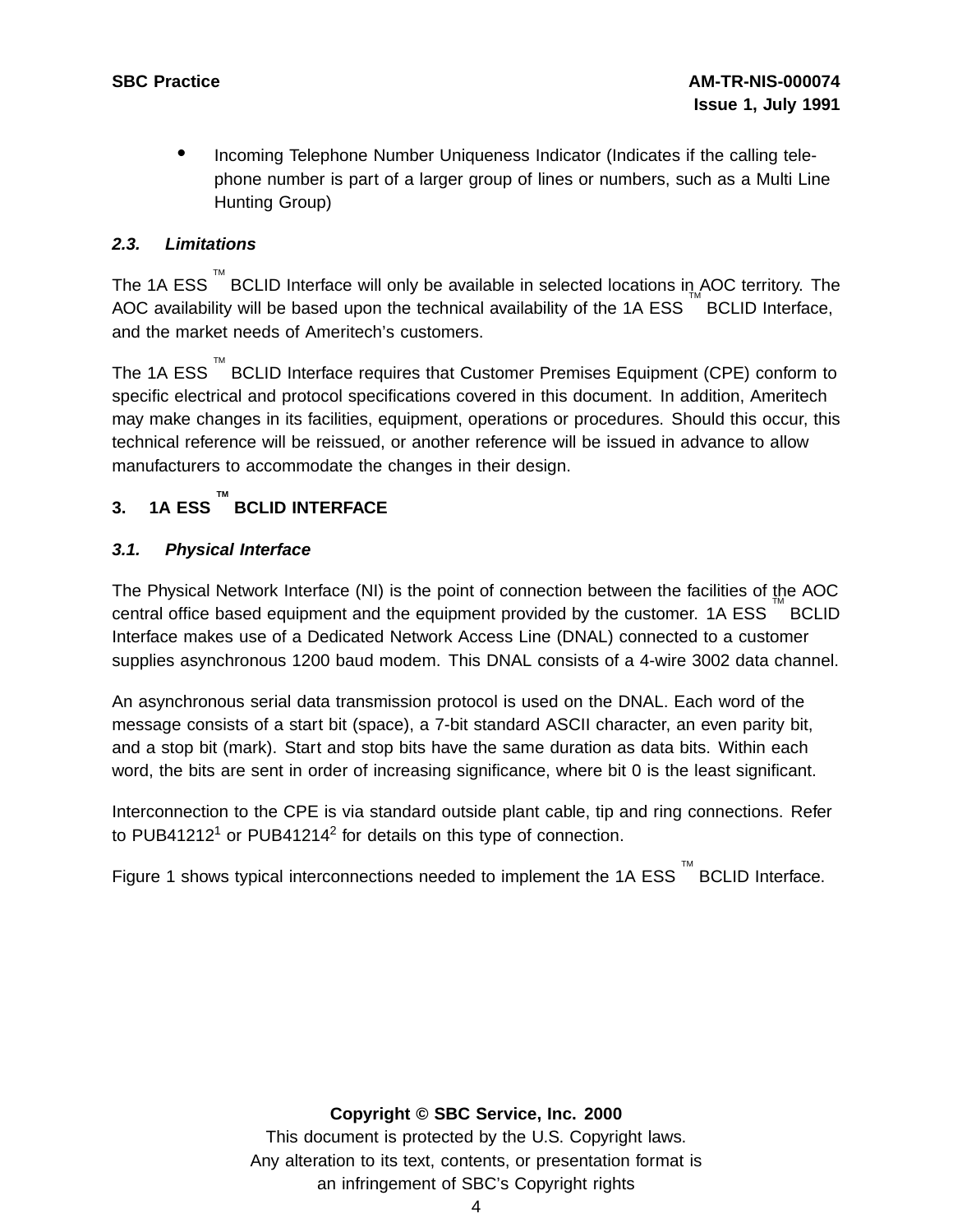

# **Figure 1. Typical 1A ESS TM BCLID Arrangement**

## **3.2. Message Protocols**

Messages are transmitted over the DNAL to provide the CPE with the following information:

- BCLID Identifier (To identify the particular BCLID customer)
- Time of the Incoming Call
- <sup>7</sup> Digit Called Telephone Number
- <sup>10</sup> Digit Calling Telephone Number, or Out of Area Indicator, or Private Indicator when appropriate.
- Incoming Telephone Number Uniqueness Indicator (Indicates if the calling telephone number is part of a larger group of lines

### **Copyright © SBC Service, Inc. 2000**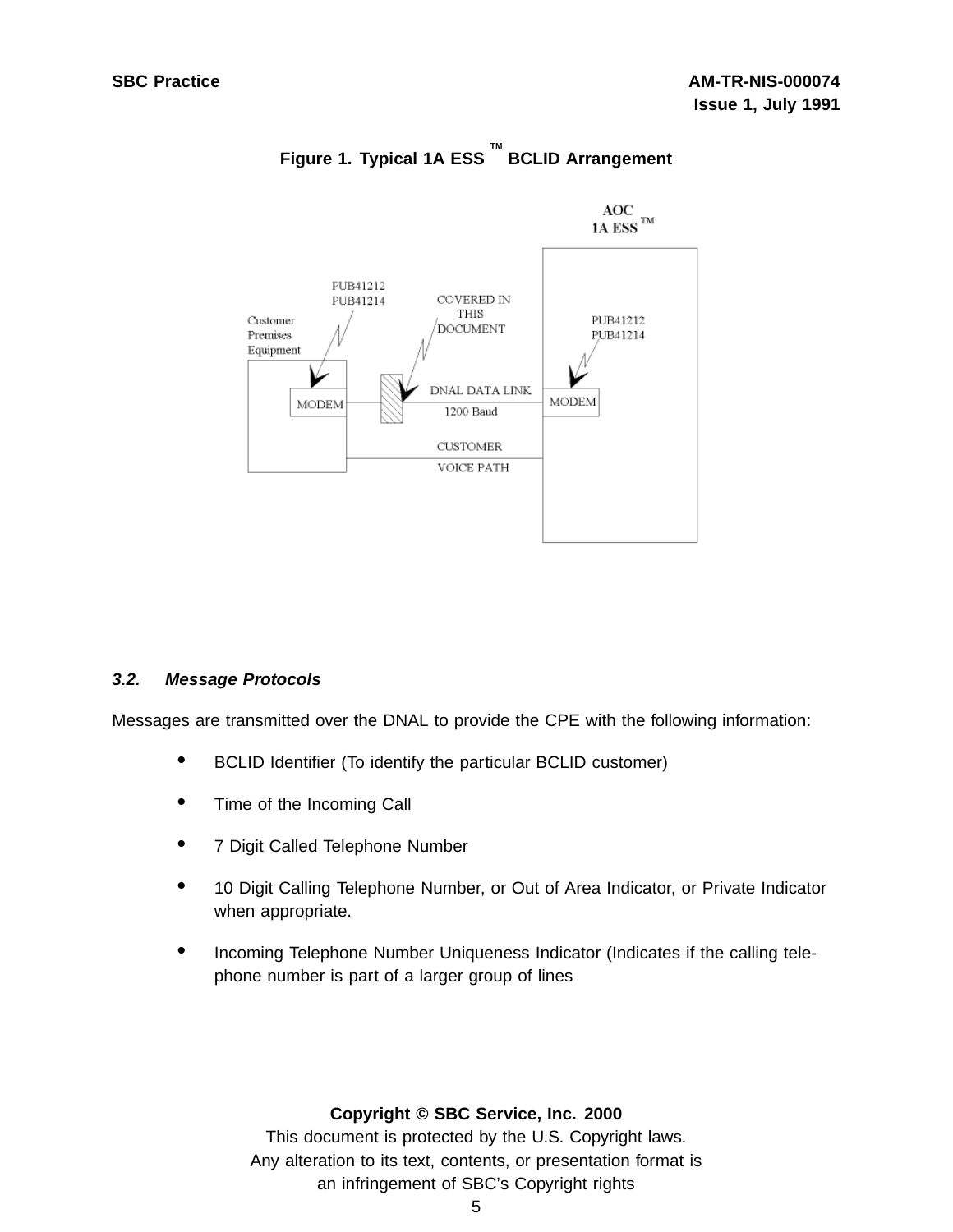All messages to the CPE start with a carriage return and a line feed sequence. These are followed by the following character stream:

> SOM[Control A]\* cr LF BC aabbcc ddddddd eeeeeeeeee f g  $cr$ LF[Control Y]\*\* or, SOM[Control A]\*  $cr$ LF BC aabbee ddddddd e f g cr LF[Control Y]\*\* \* [Control A] or start of message (Octal 001). \*\*[Control Y] or end of medium (Octal 31) is sent by the 1A ESS™ to end the message. There may be extraneous characters, usually deletion characters, sent between the final carriage return and line feed sequence and the [Control Y]; these should be ignored.

Where:

 $SOM = Start of Message (Octal 001)$  $BC = BCLID$  Identifier  $aa =$  Hours  $bb =$  Minutes  $cc =$ Seconds  $d d d d d d = 7$  Digit Called Telephone Number eeeeeeeeee = 10 digit Calling Telephone Number

or,

 $e = O$  for Out of Area, or P for Private  $f = Busy/Id$ le Status; I for Idleon DID facility; B for Busy on DID facility  $g =$  Uniqueness Indicator; T = True DN, M = DN cannot be uniquely identified  $LF = End of Medium (Octal 31)$ 

A second transmission of carriage return and line feed characters signals the end of the data for that call. However, several extraneous characters, usually deletion characters, may be present between line feed and a Control "Y" character. These characters should be ignored by a DID facility.

## **Copyright © SBC Service, Inc. 2000**